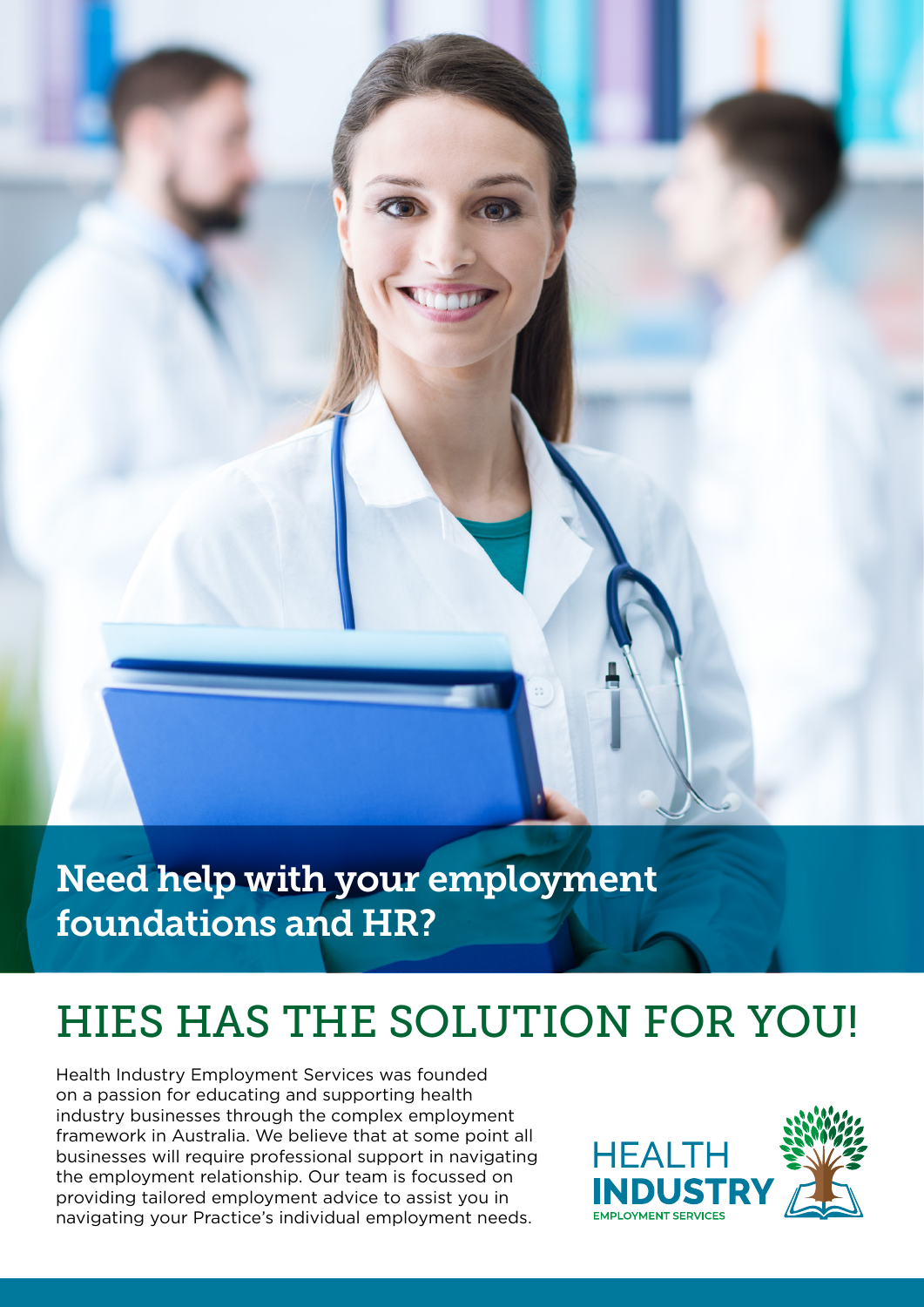### ANNUAL MEMBERSHIP PACKAGES

|                                                                                             |                                                                                                              | <b>GOLD</b>          | <b>SILVER</b>              | <b>BRONZE</b>               |
|---------------------------------------------------------------------------------------------|--------------------------------------------------------------------------------------------------------------|----------------------|----------------------------|-----------------------------|
|                                                                                             | Phone & Email Support                                                                                        |                      |                            |                             |
| <b>HR Advice</b><br>Valued at \$2,750                                                       | 30 minute Employment Contract Review                                                                         |                      |                            |                             |
|                                                                                             | Rates of Pay & Award Updates for the HPSS & Nurses<br>Award                                                  |                      |                            |                             |
|                                                                                             | Newsletters and Employment Updates                                                                           |                      |                            |                             |
| <b>Education &amp; Training</b><br>Valued at \$2,800                                        | <b>HIES Webinars</b>                                                                                         |                      |                            |                             |
|                                                                                             | Annual Customised Training (up to 2 hours)                                                                   |                      |                            |                             |
| Valued at \$3,850<br>*excludes contract templates                                           | Employee Lifecycle Templates (onboading,<br><b>Documents &amp; Templates</b> management & ending employment) |                      |                            |                             |
|                                                                                             | Access to Health Industry Employment Policies with<br>updates                                                |                      |                            |                             |
| <b>Workplace &amp;</b><br><b>Employment</b><br><b>Foundation Review</b><br>Valued at \$2750 | Award & Pay Compliance                                                                                       |                      |                            |                             |
|                                                                                             | <b>Employment Contract Review</b>                                                                            |                      |                            |                             |
|                                                                                             | Policy & Procedure Review                                                                                    |                      |                            |                             |
|                                                                                             | <b>WHS Review</b>                                                                                            |                      |                            |                             |
|                                                                                             | Comprehensive Recommendation & Action Report                                                                 |                      |                            |                             |
| <b>Consulting Work</b>                                                                      | Custom drafting, contract drafting, mediation,<br>investigation and support on complex matters               | 3 hours<br>per annum | 1 hour<br>per annum        | \$247.50<br>per hour        |
|                                                                                             |                                                                                                              | \$5,500<br>per annum | <b>S3.300</b><br>per annum | <b>\$1,650</b><br>per annum |

\*Prices are inclusive of GST

Feeling time poor, overwhelmed with the ever-changing employment law landscape or simply need some additional support in the human resources and workplace relations space in your business?

**Check out the next page for our HR Outsourcing solution!**







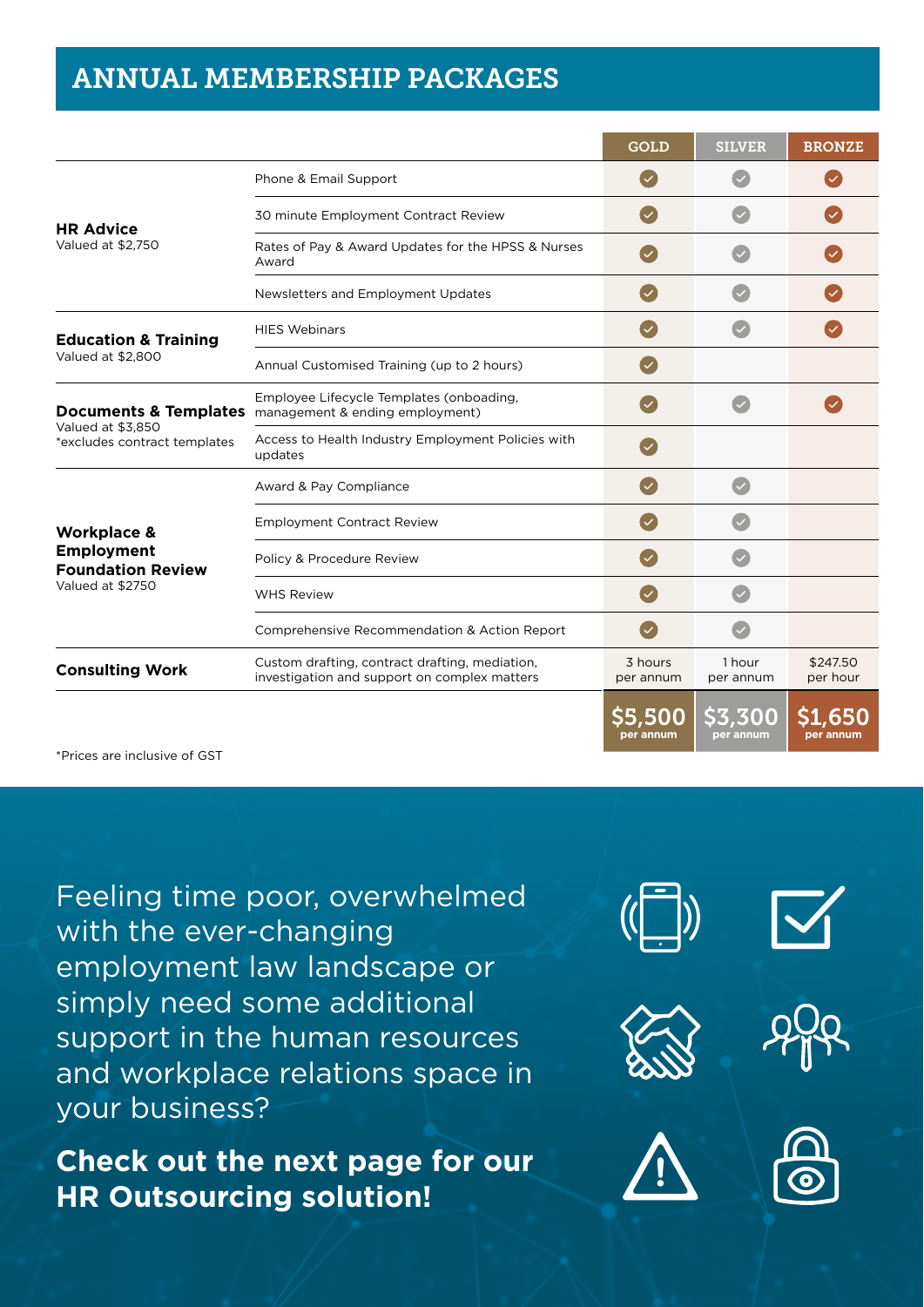### HIES HR OUTSOURCING

| Open & honest<br><b>Communication</b>                          | A monthly Pulse Check In & Check Up to ensure we are across everything to align with<br>your strategic goals.                                                                                                                                                                                                                                                                                                                                                                                                                                                                  |                                                                                                                                                                                                                                                                                                                                                            |  |
|----------------------------------------------------------------|--------------------------------------------------------------------------------------------------------------------------------------------------------------------------------------------------------------------------------------------------------------------------------------------------------------------------------------------------------------------------------------------------------------------------------------------------------------------------------------------------------------------------------------------------------------------------------|------------------------------------------------------------------------------------------------------------------------------------------------------------------------------------------------------------------------------------------------------------------------------------------------------------------------------------------------------------|--|
| <b>Workplace Fitness &amp;</b><br><b>Foundation Assessment</b> | We want to know and understand your business and its strategic and people goals.<br>We will identify gaps and set some clear SMART goals.                                                                                                                                                                                                                                                                                                                                                                                                                                      |                                                                                                                                                                                                                                                                                                                                                            |  |
| <b>Professional Advice</b>                                     | Includes 60 contact hours with a HIES HR Outsourcing Business Partner to assist you<br>with the entire employee lifecycle including:<br>• Onboarding - reference checks and<br>position descriptions etc<br>• Modern Award compliance, workplace<br>law changes & interpretation<br>• Leave entitlements<br>• Reviewing & interpreting the practical<br>application of employment contracts<br>• Wages / Salaries<br>• Workplace Health & Safety<br>• Coaching and/or facilitating performance • Conflict Resolution<br>management discussions, up to &<br>including dismissal | • Workplace behaviour eg. Sexual<br>harassment, bullying, discrimination<br>• Coaching & Training<br>• Undertaking simple workplace<br>investigations*<br>• Reviewing and/or drafting HR policies<br>• Ending employment - termination,<br>redundancy etc<br>• Buying and selling a business<br>• Representation for conciliation and<br>mediation matters |  |
| <b>Effective HR Practice</b><br><b>Tools</b>                   | • Handbook that can be customised to your business<br>• Policies & procedures<br>• Forms<br>• Precedent / Template documents & letters<br>• HIES Knowledge Tree Explanatory Notes                                                                                                                                                                                                                                                                                                                                                                                              |                                                                                                                                                                                                                                                                                                                                                            |  |
| <b>Employment Contracts</b><br>& IFAs                          | • Contract drafting<br>• Our contracts are customised to meet<br>best practice, award & legislative<br>compliance and are tailored for Support<br>Services, Nursing, Health Professionals &<br><b>Allied Health Staff</b>                                                                                                                                                                                                                                                                                                                                                      | • Employee Doctor contracts<br>• Other relevant award covered staff<br>· Salaried arrangements for award free &<br>award covered staff                                                                                                                                                                                                                     |  |
| <b>Payroll Gap Analysis</b>                                    | Payroll is outside our scope, but that's why we have partnered with Health Industry<br>Bookkeeping Services. HIBS are certified bookkeepers and BAS agents and<br>whether you outsource your payroll or do it in house the HIBS team can undertake<br>a payroll gap analysis or provide support of up to 10 hours to ensure compliance.                                                                                                                                                                                                                                        |                                                                                                                                                                                                                                                                                                                                                            |  |
|                                                                | <b>TOTAL VALUE</b><br><b>27,500</b><br>\$41,800<br>ber annum Including GST                                                                                                                                                                                                                                                                                                                                                                                                                                                                                                     |                                                                                                                                                                                                                                                                                                                                                            |  |

\*We are here to support your business, however there are a few exclusions to the HIES HR Outsourcing. Exclusions include recruitment services, representation at arbitration or hearings, legal representation & advice, advice & drafting on commercial agreements and matters, drafting independent contractor or service agreements, taxation and other matters outside of our scope of knowledge & expertise. Unused components cannot be converted to cash, credited, refunded or discounted from the total fee. Does not include travel fees.

## STARTING IN PRIVATE PRACTICE PACK

If you have recently purchased a practice or have started a new private practice, it is important to ensure you have your employment foundations in place from the get go. This pack incorporates the framework business owners require to understand their employer obligations to be fair work compliant.

| <b>HR Advice &amp; Support</b>                | Phone & Email Support for 12 months for various HR<br>queries such as performance management, on boarding,<br>dispute resolution, terminations etc.       |
|-----------------------------------------------|-----------------------------------------------------------------------------------------------------------------------------------------------------------|
| <b>HR Documents &amp;</b><br><b>Templates</b> | • HPSS & Nurses Contract templates<br>• Access to Policies & Procedures for the employee life cycle                                                       |
| <b>Contract Drafting</b>                      | • Contract review for employees<br>• Contract drafting for up to five employees                                                                           |
| <b>Education &amp; Training</b>               | • Training session on how to understand your employer<br>obligations in Australia, relevant awards and the NES<br>• Education and advice on payroll setup |
| <b>S11,000</b><br>per annum Including GST     |                                                                                                                                                           |